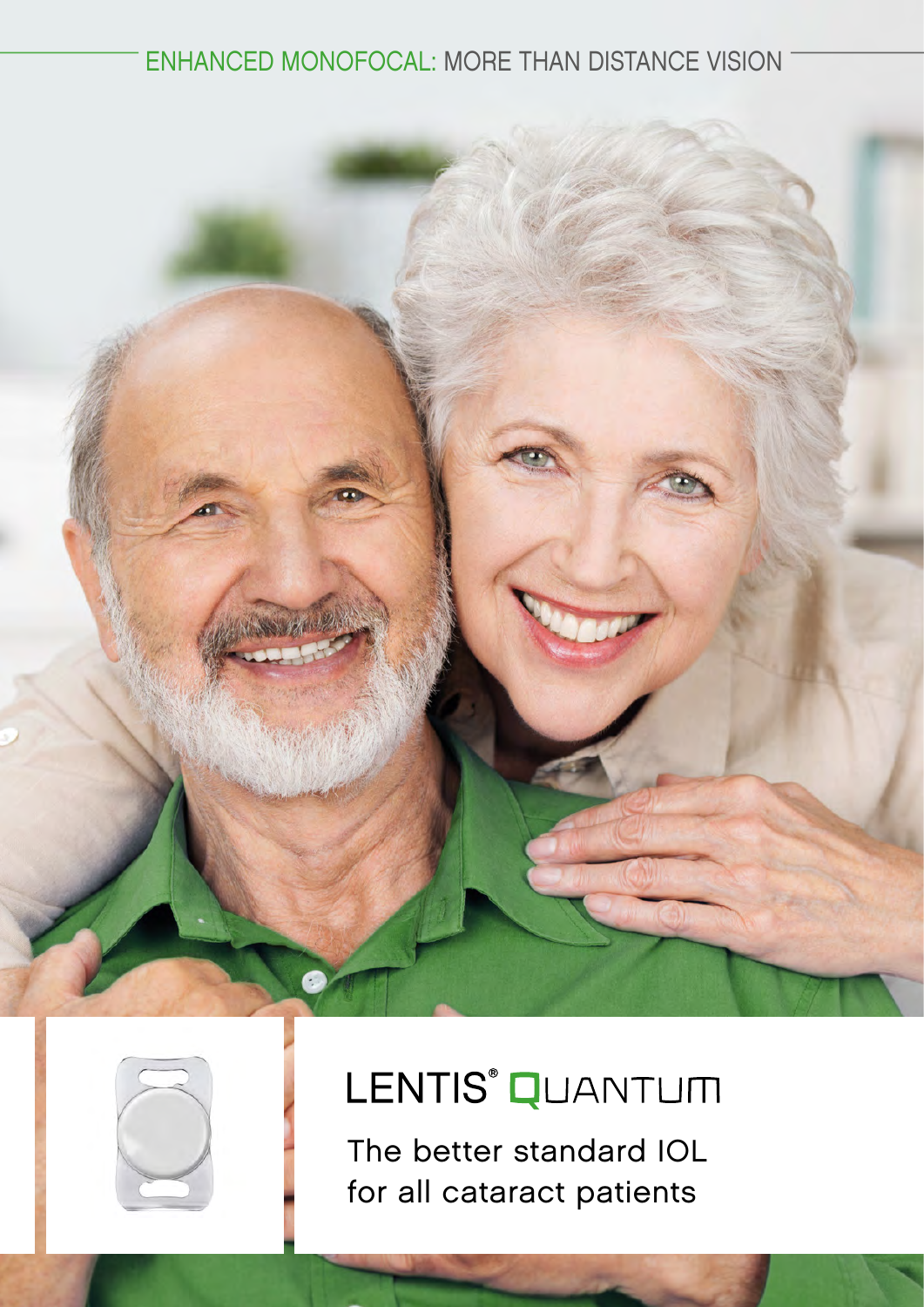## LENTIS<sup>®</sup> QUANTUM

### A quantum leap for standard monofocal cataract surgery

#### The latest innovation in the LENTIS® IOL family



#### Enhanced-Monofocal – 1 focus area, better depth of vision

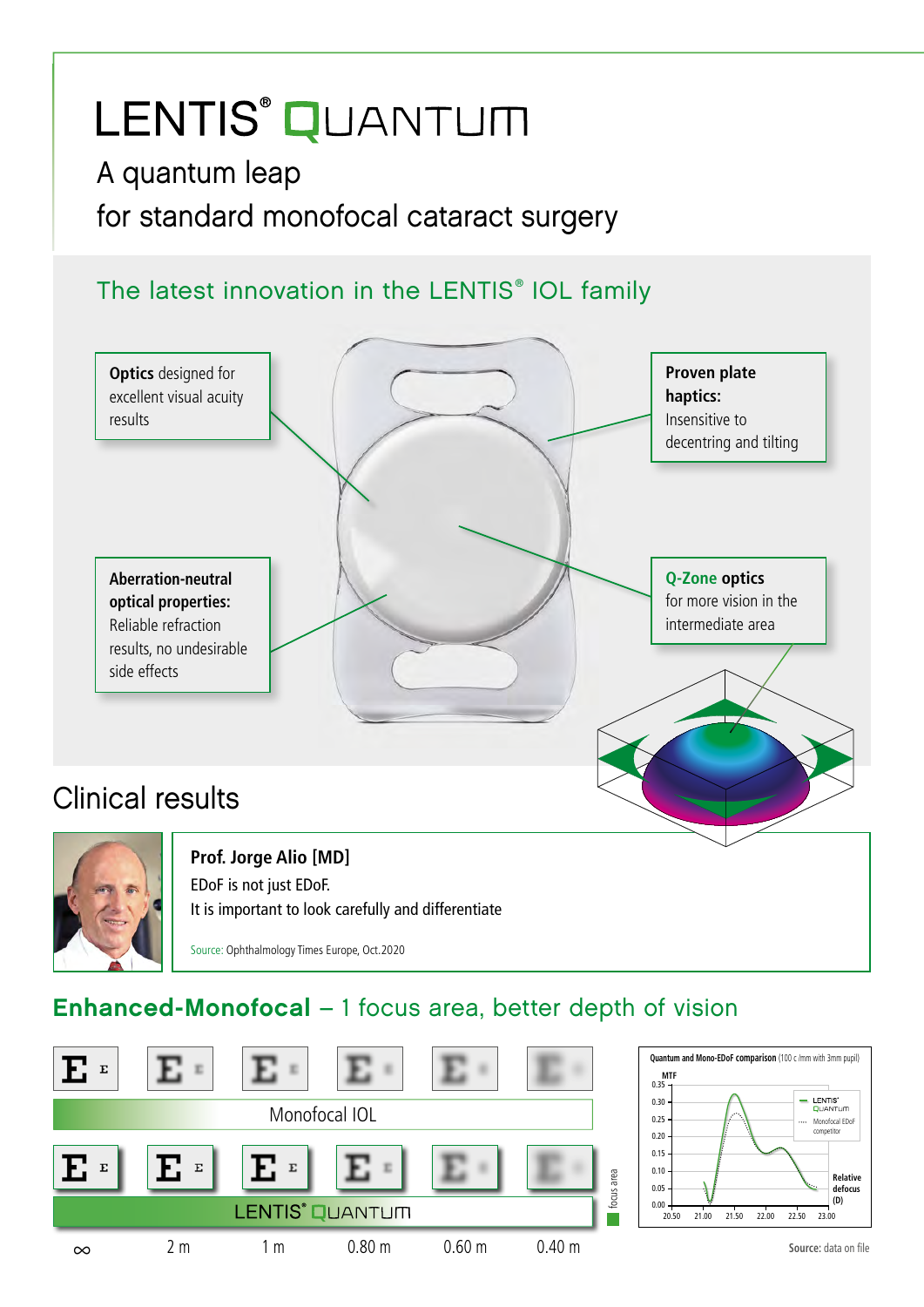# LENTIS<sup>®</sup> QUANTUM

### Clinical results



### The entry to refractive cataract surgery